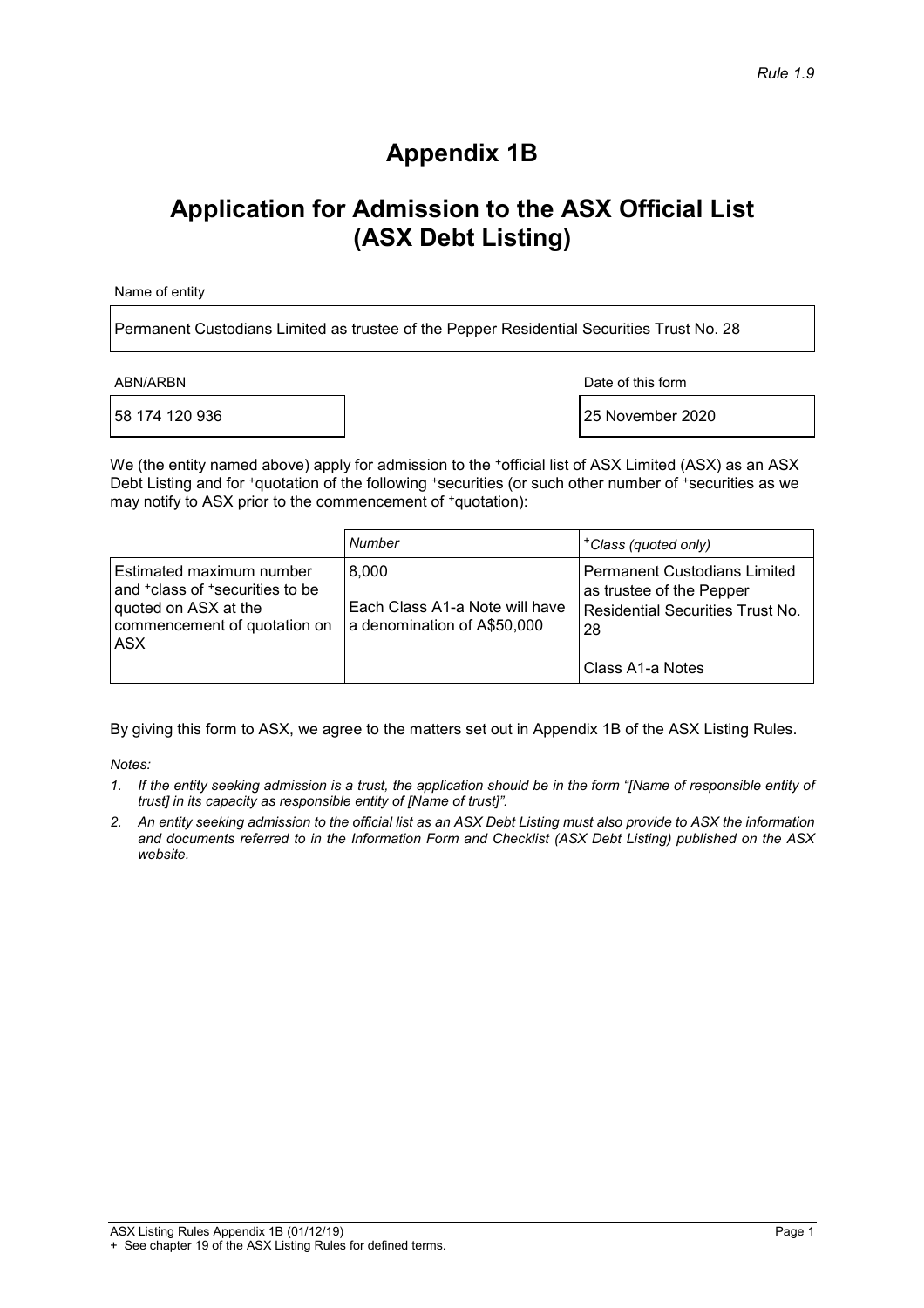# **Information Form and Checklist**

### **(ASX Debt Listing)**

Name of entity and the state of entity and the state of entity and the state of entity and the state of entity  $ABN/ACN/ARBN/ARSN$ 

Permanent Custodians Limited as trustee of the Pepper Permanent Custodians Limited as trustee of the Pepper<br>Residential Securities Trust No. 28

#### **We (the entity named above) supply the following information and documents to support our application for admission to the official list of ASX Limited (ASX) as an ASX Debt Listing.**

**Note:** by giving an Appendix 1B *Application for Admission to the ASX Official List (ASX Debt Listing)* to ASX, the entity is taken to have warranted that all of the information and documents it has given, or will give, to ASX in connection with its admission to the official list and the quotation of its securities are, or will be, accurate, complete and not misleading. It also indemnifies ASX to the fullest extent permitted by law in respect of any claim, action or expense arising from, or connected with, any breach of that warranty (see Appendix 1B of the ASX Listing Rules).

The information and documents referred to in this Information Form and Checklist (including any annexures to it) are covered by the warranty and indemnity mentioned above.

Terms used in this Information Form and Checklist have the same meaning as in the ASX Listing Rules.

## **Part 1 – Key Information**

*Instructions: please complete each applicable item below. If an item is not applicable, please mark it as "N/A".* 

#### **All entities – corporate details**

| Type of Australian registration number<br>given above (eg ABN, ACN, ARSN or<br>ARBN) | <b>ABN</b>                                                                                                                                                    |
|--------------------------------------------------------------------------------------|---------------------------------------------------------------------------------------------------------------------------------------------------------------|
| Legal entity identifier, if applicable                                               | N/A                                                                                                                                                           |
| Place of incorporation or<br>establishment                                           | New South Wales                                                                                                                                               |
| Date of incorporation or<br>establishment                                            | The entity was established on 8 October 2020                                                                                                                  |
| Legislation under which incorporated<br>or established <sup>1</sup>                  | The Trustee of the Trust (Permanent Custodians Limited) is incorporated under<br>the Corporations Act 2001 (Cth).                                             |
| Address of registered office in place<br>of incorporation or establishment           | The Trust is not registered. The registered office of the Manager is:<br>Pepper Group Pty Limited<br>Level 27<br>177 Pacific Highway<br>North Sydney NSW 2060 |
| Main business activity                                                               | N/A                                                                                                                                                           |
| Country where main business activity<br>is mostly carried on                         | N/A                                                                                                                                                           |

Note that the entity must be: (a) a public company limited by shares; (b) a government borrowing authority; (c) a public authority; or (d) a person approved by ASX (Listing Rule 1.8 Condition 2).

1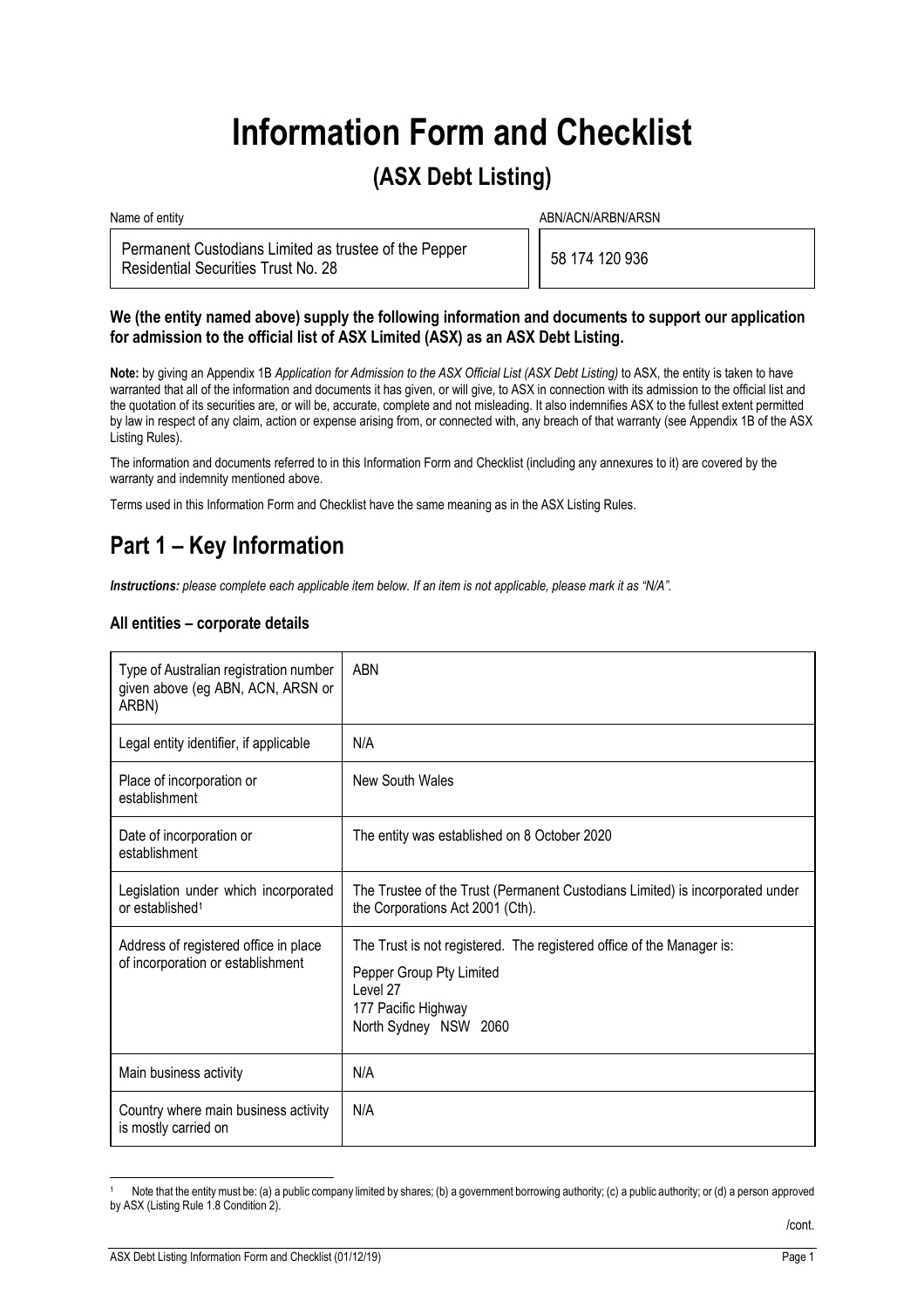| Other exchanges on which the entity<br>is listed <sup>2</sup> | N/A                                                                                                               |
|---------------------------------------------------------------|-------------------------------------------------------------------------------------------------------------------|
| Street address of principal<br>administrative office          | Pepper Group Pty Limited<br>Level 27<br>177 Pacific Highway<br>North Sydney NSW 2060                              |
| Postal address of principal<br>administrative office          | Pepper Group Pty Limited<br>Level 27<br>177 Pacific Highway<br>North Sydney NSW 2060                              |
| Telephone number of principal<br>administrative office        | +61 2 8913 3030<br>+61 2 7227 1510 (from 4 December 2020)                                                         |
| E-mail address for investor enquiries                         | sfischer@pepper.com.au<br>DL-PepperTrustManagement@pepper.com.au<br>DL-FundingandSecuritisationTeam@pepper.com.au |
| Website URL                                                   | https://www.pepper.com.au/debt-investors                                                                          |

### **All entities – board and senior management details**<sup>3</sup>

| Full name and title of chairperson of<br>directors                                              | N/A                                                                                                                                                                            |
|-------------------------------------------------------------------------------------------------|--------------------------------------------------------------------------------------------------------------------------------------------------------------------------------|
| Full names of all existing directors                                                            | The Manager for the Trust is Pepper Group Pty Limited. Its directors are:<br>Michael Charles Culhane<br>Mario Rehayem<br>Therese McGrath<br>The Trust does not have directors. |
| Full names of any persons proposed<br>to be appointed as additional or<br>replacement directors | N/A                                                                                                                                                                            |
| Full name and title of CEO/managing<br>director                                                 | The Manager for the Trust is Pepper Group Pty Limited. Its Group CEO is Mario<br>Rehayem.<br>The Trust does not have a CEO or managing director.                               |
| Email address of CEO/managing<br>director                                                       | The Manager of the Trust is Pepper Group Pty Limited. The email address of its<br>Group CEO is mario@pepper.com.au.<br>The Trust does not have a CEO or managing director.     |
| Full name and title of CFO                                                                      | The Manager for the Trust is Pepper Group Pty Limited. Its CFO is Juan<br>Gonzalez.<br>The Trust does not have a CFO.                                                          |

j <sup>2</sup> If more than one, indicate which is the entity's home exchange.

<sup>&</sup>lt;sup>3</sup> If the entity applying for admission to the official list is a trust, enter the board and senior management details for the responsible entity of the trust.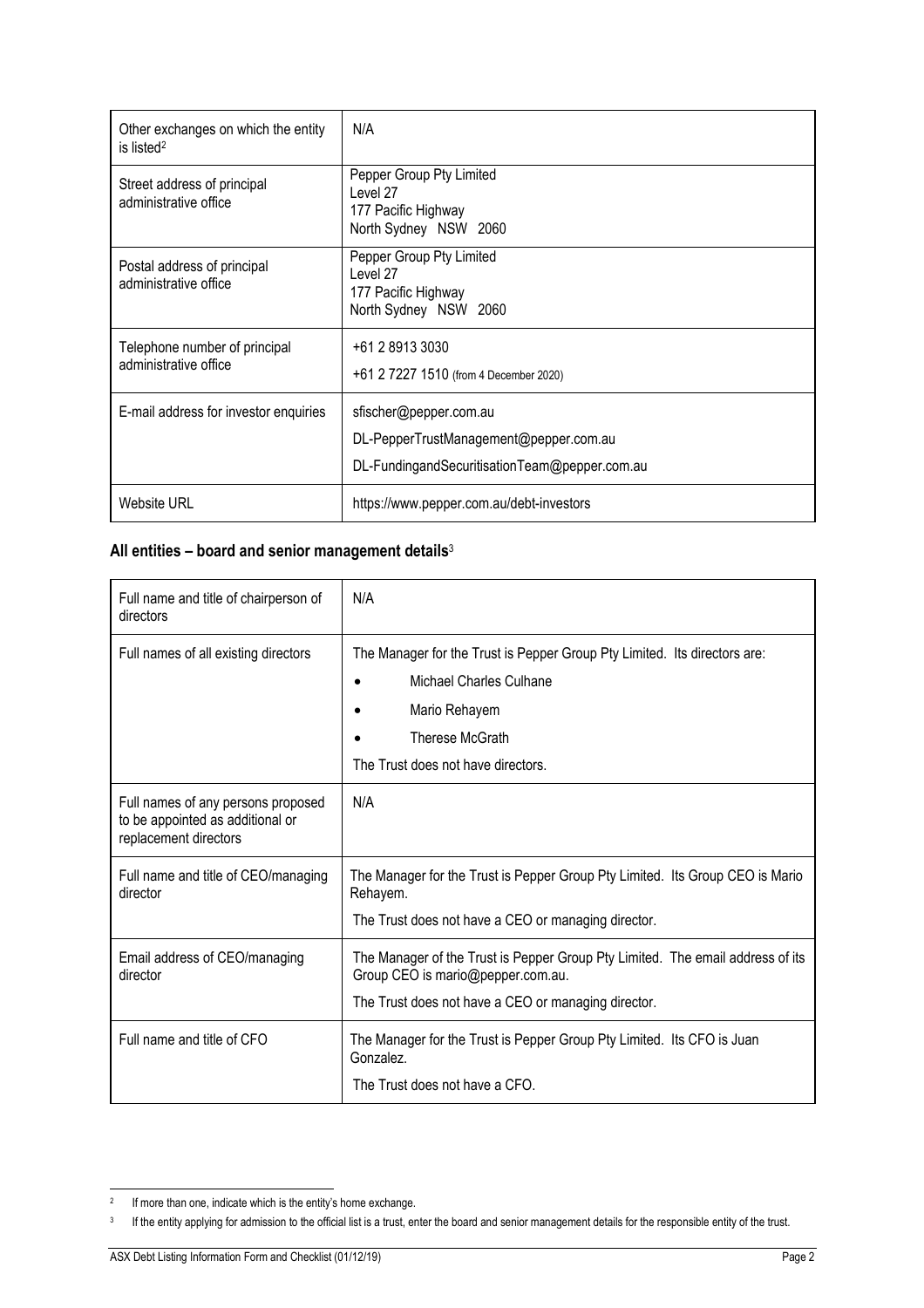| Email address of CFO                        | The Manager of the Trust is Pepper Group Pty Limited. The email address of its<br>CFO is jgonzalez@pepper-global.com.<br>The Trust does not have a CFO.                         |
|---------------------------------------------|---------------------------------------------------------------------------------------------------------------------------------------------------------------------------------|
| Full name and title of company<br>secretary | The Manager for the Trust is Pepper Group Limited. Its company secretary is<br>John Williams.<br>The Trust does not have company secretaries.                                   |
| Email address of company secretary          | The Manager of the Trust is Pepper Group Pty Limited. The email address of its<br>company secretary is jwilliams@pepper.com.au.<br>The Trust does not have a company secretary. |

### **All entities – ASX compliance contact details**<sup>4</sup>

| Full name and title of ASX contact(s)      | Pepper Group Pty Limited                                                                                          |
|--------------------------------------------|-------------------------------------------------------------------------------------------------------------------|
|                                            | Steven Fischer                                                                                                    |
|                                            | Funding and Securitisation Team                                                                                   |
|                                            | Martyn King                                                                                                       |
|                                            | Pepper Trust Management                                                                                           |
| Business address of ASX contact(s)         | Pepper Group Pty Limited<br>Level 27<br>177 Pacific Highway<br>North Sydney NSW 2060                              |
| Business phone number of ASX<br>contact(s) | +61 2 7227 3856<br>+61 2 7227 3835                                                                                |
| Mobile phone number of ASX<br>contact(s)   | +61 413 782 557                                                                                                   |
| Email address of ASX contact(s)            | sfischer@pepper.com.au<br>DL-FundingandSecuritisationTeam@pepper.com.au<br>DL-PepperTrustManagement@pepper.com.au |

#### **All entities – investor relations contact details**

| Full name and title of person<br>responsible for investor relations   | Steven Fischer         |
|-----------------------------------------------------------------------|------------------------|
| Business phone number of person<br>responsible for investor relations | +61 2 7227 3856        |
| Email address of person responsible<br>for investor relations         | sfischer@pepper.com.au |

1

<sup>4</sup> Under Listing Rule 1.8 Condition 9, a listed entity must appoint a person responsible for communication with ASX on Listing Rule matters. You can appoint more than one person to cater for situations where the primary nominated contact is not available.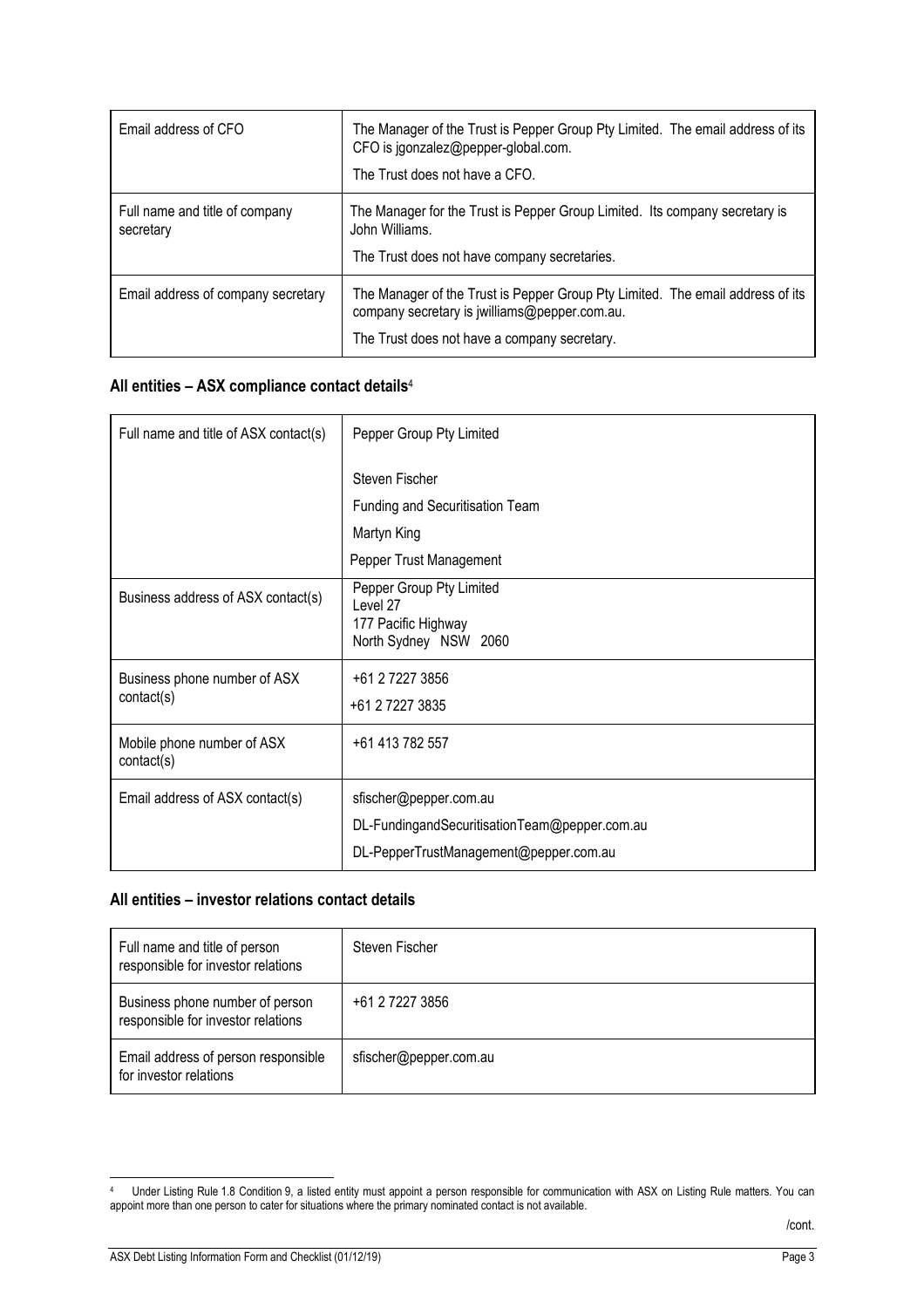#### **All entities – auditor details**<sup>5</sup>

| .<br>Full name of auditor | Tohmatsu<br>Jeloitte<br>l ouche |
|---------------------------|---------------------------------|
|                           |                                 |

#### **All entities – registry details**<sup>6</sup>

| Name of securities registry                                  | <b>Austraclear Services Limited</b> |
|--------------------------------------------------------------|-------------------------------------|
| Address of securities registry                               | 20 Bridge Street<br>Sydney NSW 2000 |
| Phone number of securities registry                          | (02) 8298 8476                      |
| Fax number of securities registry                            | (02) 9256 0456                      |
| Email address of securities registry                         | sfe.registry@asx.com.au             |
| Type of subregisters the entity will<br>operate <sup>7</sup> | N/A                                 |

#### **All entities – key dates**

| Annual balance date                 | 12 months ending on 31 December (for the Trust) in any year.                |
|-------------------------------------|-----------------------------------------------------------------------------|
| Months in which interest is usually | Monthly on the 17th of each month (provided that the first payment date for |
| paid (or is intended to be paid)    | interest will be 18 January 2021).                                          |

#### **Trusts – additional details**

| Name of responsible entity                                        | N/A |
|-------------------------------------------------------------------|-----|
| Full names of the members of the<br>compliance committee (if any) | N/A |

#### **Entities incorporated or established outside Australia – additional details**

| Name and address of the entity's<br>Australian agent for service of<br>process                                                             | N/A |
|--------------------------------------------------------------------------------------------------------------------------------------------|-----|
| If the entity has or intends to have a<br>certificated subregister for quoted<br>securities, the location of the<br>Australian subregister | N/A |
| Address of registered office in<br>Australia (if any)                                                                                      | N/A |

j In certain cases, ASX may require the applicant to provide information about the qualifications and experience of its auditor for release to the market before quotation commences.

<sup>&</sup>lt;sup>6</sup> If the entity has different registries for different classes of securities, please indicate clearly which registry details apply to which class of securities.

<sup>7</sup> For example, CHESS and issuer sponsored subregisters (see Guidance Note 29 section 3.11).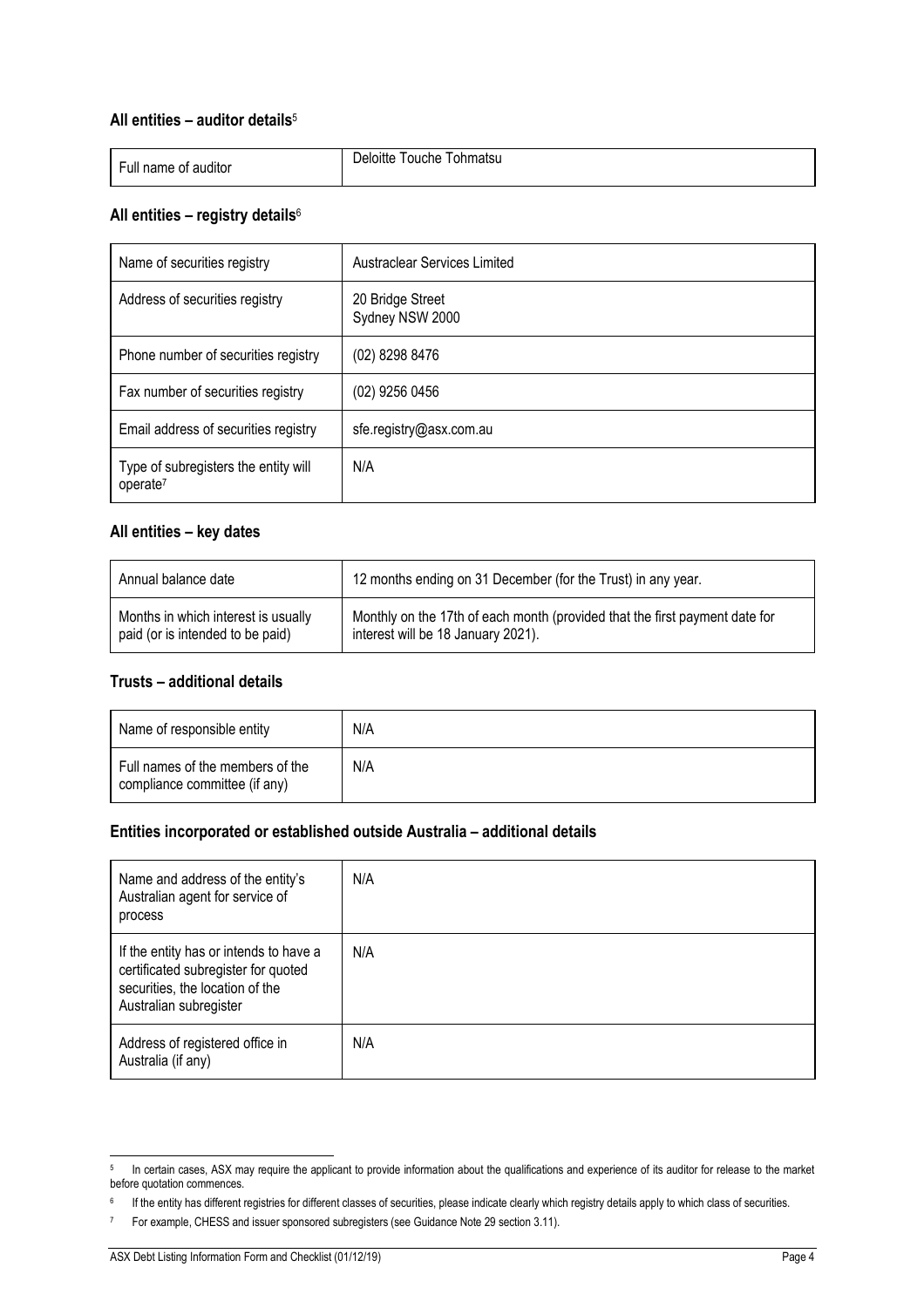## **Part 2 – Checklist Confirming Compliance with Admission Requirements**

*Instructions: please indicate in the "Location/Confirmation" column for each item below where the information or document referred to in that item is to be found (eg in the case of information, the specific page reference in the relevant document where that information is located or, in the case of a document, the folder tab number where that document is located). If the item asks for confirmation of a matter, you may simply enter "Confirmed"" in the "Location/Confirmation" column. If an item is not applicable, please mark it as "N/A".*

In this regard, it will greatly assist ASX and speed up its review of the application if the various documents referred to in this Checklist *(other than the 2 hard copies of the applicant's prospectus (as lodged with ASIC) referred to in item 20 and the 10 printed versions of the*  final prospectus referred to in note 14) are provided in a folder separated by numbered tabs and if the entity's constitution and copies of all *material contracts are provided both in hard copy and in electronic format.* 

*Note that completion of this Checklist is not to be taken to represent that the entity is necessarily in full or substantial compliance with the ASX Listing Rules or that ASX will admit the entity to its official list. Admission to the official list is in ASX's absolute discretion and ASX may refuse admission without giving any reasons (see Listing Rule 1.19).* 

#### **All entities – key supporting documents**

|    | $N^{\circ}$ Item                                                                                                                                                                                                                                                                                                                                   | Location/Confirmation                                       |
|----|----------------------------------------------------------------------------------------------------------------------------------------------------------------------------------------------------------------------------------------------------------------------------------------------------------------------------------------------------|-------------------------------------------------------------|
|    | 1. A copy of the entity's certificate of incorporation, certificate of registration or<br>other evidence of status (including any change of name)                                                                                                                                                                                                  | See Notice of Creation of Trust and<br><b>Series Notice</b> |
| 2. | Original executed ASX Online agreement with ASX confirming that                                                                                                                                                                                                                                                                                    | Attached                                                    |
|    | documents may be given to ASX and authenticated electronically (Listing<br>Rule 1.8 Condition 10) <sup>8</sup>                                                                                                                                                                                                                                     |                                                             |
|    |                                                                                                                                                                                                                                                                                                                                                    |                                                             |
|    | 3. A specimen certificate/holding statement for each class of securities to be<br>quoted or a specimen holding statement for CDIs (as applicable)                                                                                                                                                                                                  | N/A                                                         |
|    |                                                                                                                                                                                                                                                                                                                                                    |                                                             |
|    | 4. Please either enter "Confirmed" in the column to the right to confirm that the<br>entity has not previously applied for, and been refused or withdrawn its<br>application for, admission to the official list of another securities exchange, or<br>attach a statement explaining the circumstances and state the location of<br>that statement | Confirmed                                                   |
|    |                                                                                                                                                                                                                                                                                                                                                    |                                                             |
|    | 5. Payment for the initial listing fee <sup>9</sup>                                                                                                                                                                                                                                                                                                | Payment to be made via EFT once<br>invoice received         |
|    |                                                                                                                                                                                                                                                                                                                                                    |                                                             |
|    |                                                                                                                                                                                                                                                                                                                                                    |                                                             |

6. If required by ASX, a legal opinion from a reputable Australian law firm which N/A is satisfactory to ASX and which confirms that the debt securities to be quoted are "financial products" as defined in the Corporations Act (Listing Rule 1.8 Condition 1 and Guidance Note 29 section 3.3)

#### **All entities – capital structure**

- 7. A table showing the existing and proposed debt securities in the capital structure of the entity, broken down as follows:
	- (a) the number and class of each debt security and each convertible debt security currently on issue; and

| Main class of<br>securities – | <b>Class</b> |
|-------------------------------|--------------|
| Number to be                  |              |
| quoted                        |              |

Bank: National Australia Bank Account Name: ASX Operations Pty Ltd BSB: 082 057 A/C: 494728375

1

Swift Code (Overseas Customers): NATAAU3202S

<sup>8</sup> An electronic copy of the *ASX Online Agreement* is available from the ASX Compliance Downloads page on ASX's website.

See Guidance Notes 15 and 15A for the fees payable on the application Payment can be made either by cheque made payable to ASX Operations Pty Ltd or by electronic funds transfer to the following account:

If payment is made by electronic funds transfer, please email your remittance advice to ar@asx.com.au or fax it to (612) 9227-0553, describing the payment as the "initial listing fee" and including the name of the entity applying for admission, the ASX home branch where the entity has lodged its application (ie Sydney, Melbourne or Perth) and the amount paid.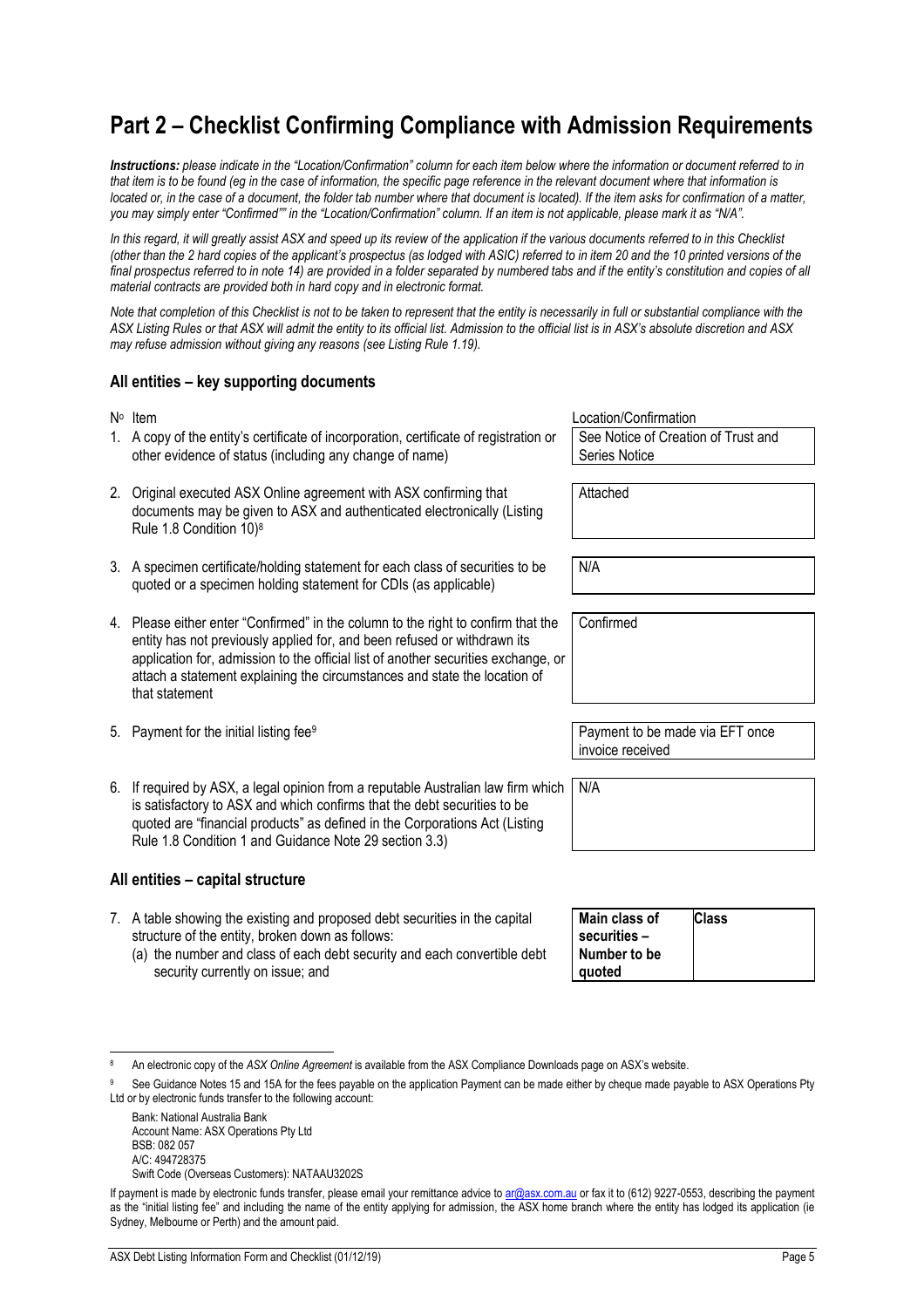- (b) the number and class of each debt security and each convertible debt security proposed to be issued between the date of this application and the date the entity is admitted to the official list; and
- (c) the resulting total number of each class of debt security and convertible debt security proposed to be on issue at the date the entity is admitted to the official list.

Note: This applies whether the securities are quoted or not. If the entity is proposing to issue a minimum, maximum or oversubscription number of securities, the table should be presented to disclose each scenario.

N<sup>o</sup> Item **Notation** and the *Notation* Confirmation **Notation** Location/Confirmation

| Location/Confirmation |                           |
|-----------------------|---------------------------|
| 8,000                 | Permanent                 |
|                       | Custodians Limited        |
| Each Class A1-a       | as trustee of the         |
| Note will<br>have a   | Pepper Residential        |
| denomination<br>οf    | Securities Trust No.      |
| A\$50,000             | 28                        |
|                       |                           |
|                       | Class A1-a Notes          |
| Number not to be      | Class                     |
| quoted                |                           |
| 3,250                 | Permanent                 |
|                       | Custodians Limited        |
| Each Class A1-s       | as trustee of the         |
| Note will have a      | Pepper Residential        |
|                       |                           |
| denomination of       | Securities Trust No.      |
| A\$50,000             | 28                        |
|                       |                           |
|                       | Class A1-s Notes          |
|                       |                           |
| 1,860                 | Permanent                 |
|                       | Custodians Limited        |
| Each Class A-2        | as trustee of the         |
| Note will have a      | Pepper Residential        |
| denomination of       | Securities Trust No.      |
| A\$50,000             | 28                        |
|                       |                           |
|                       | Class A-2 Notes           |
|                       |                           |
| 750                   | Permanent                 |
|                       |                           |
|                       | Custodians Limited        |
|                       |                           |
| Each Class B Note     | as trustee of the         |
| will have a           | Pepper Residential        |
| denomination of       | Securities Trust No.      |
| A\$50,000             | 28                        |
|                       |                           |
|                       | Class B Notes             |
|                       |                           |
| 480                   | Permanent                 |
|                       | <b>Custodians Limited</b> |
| Each Class C Note     | as trustee of the         |
| will have a           | Pepper Residential        |
| denomination of       | Securities Trust No.      |
| A\$50,000             | 28                        |
|                       |                           |
|                       | Class C Notes             |
|                       |                           |
| 270                   | Permanent                 |
|                       | Custodians Limited        |
| Each Class D Note     | as trustee of the         |
| will have a           | Pepper Residential        |
| denomination of       | Securities Trust No.      |
|                       | 28                        |
| A\$50,000             |                           |
|                       | Class D Notes             |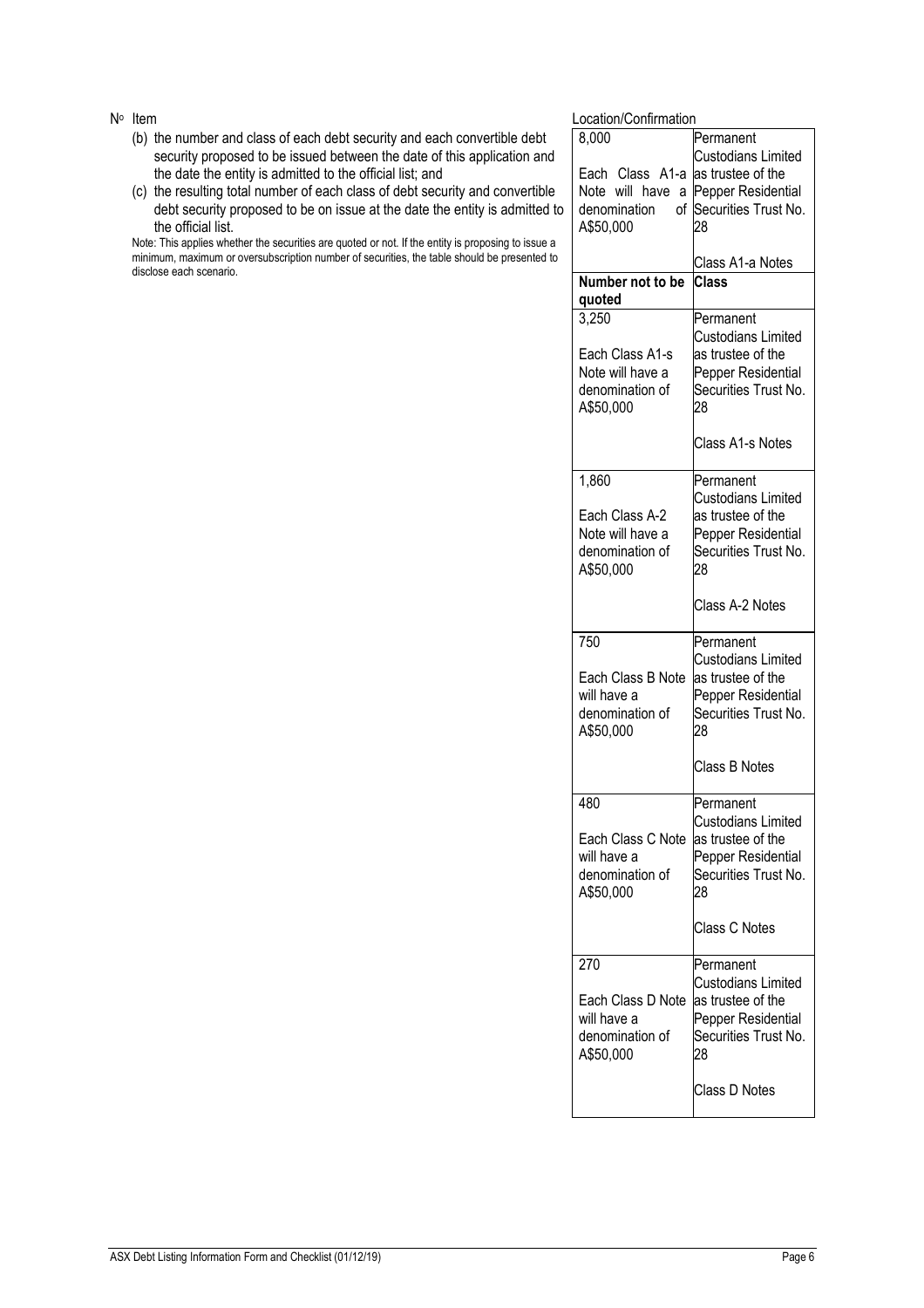| N <sup>o</sup> Item | Location/Confirmation                                                     |                                                                                                                                         |
|---------------------|---------------------------------------------------------------------------|-----------------------------------------------------------------------------------------------------------------------------------------|
|                     | 156<br>Each Class E Note<br>will have a<br>denomination of<br>A\$50,000   | Permanent<br><b>Custodians Limited</b><br>as trustee of the<br>Pepper Residential<br>Securities Trust No.<br>28                         |
|                     |                                                                           | <b>Class E Notes</b>                                                                                                                    |
|                     | 84<br>Each Class F Note<br>will have a<br>denomination of<br>A\$50,000    | Permanent<br><b>Custodians Limited</b><br>as trustee of the<br>Pepper Residential<br>Securities Trust No.<br>28<br><b>Class F Notes</b> |
|                     | 3,750<br>Each Class G1<br>Note will have a<br>denomination of<br>A\$1,000 | Permanent<br><b>Custodians Limited</b><br>as trustee of the<br>Pepper Residential<br>Securities Trust No.<br>28<br>Class G1 Notes       |
|                     | 3,750<br>Each Class G2<br>Note will have a<br>denomination of<br>A\$1,000 | Permanent<br><b>Custodians Limited</b><br>as trustee of the<br>Pepper Residential<br>Securities Trust No.<br>28<br>Class G2 Notes       |
|                     | 1,700<br>Each Class L Note<br>will have a<br>denomination of<br>A\$1,000  | Permanent<br><b>Custodians Limited</b><br>as trustee of the<br>Pepper Residential<br>Securities Trust No.<br>28<br>Class L Notes        |

- 8. For each class of securities referred to in the table mentioned in item 7, the terms applicable to those securities Note: This should state their nominal or face value; rate of interest; dates of payment of interest; date and terms of redemption; and conversion terms (if applicable).
- 9. Where any class of securities referred to in the table mentioned in item 7 is constituted under, or is the subject of, a trust deed,10 a copy of that trust deed

#### **All entities – other information**

j

See section 2.4 ("Overview of the Notes") in the Offering Circular for information about each Class (including as to currency, issue price, rate of interest and dates of payment of interest of each Class).

See the Master Trust Deed, the Series Notice and the Notice of Creation of Trust.

10. A brief history of the entity **See Section 5.1** ("Corporate History and Pepper Group Structure") of the Offering Circular.

<sup>&</sup>lt;sup>10</sup> For example, a debenture trust deed or a security trust deed under which the trustee holds security for the holders of the debt securities or convertible debt securities in question.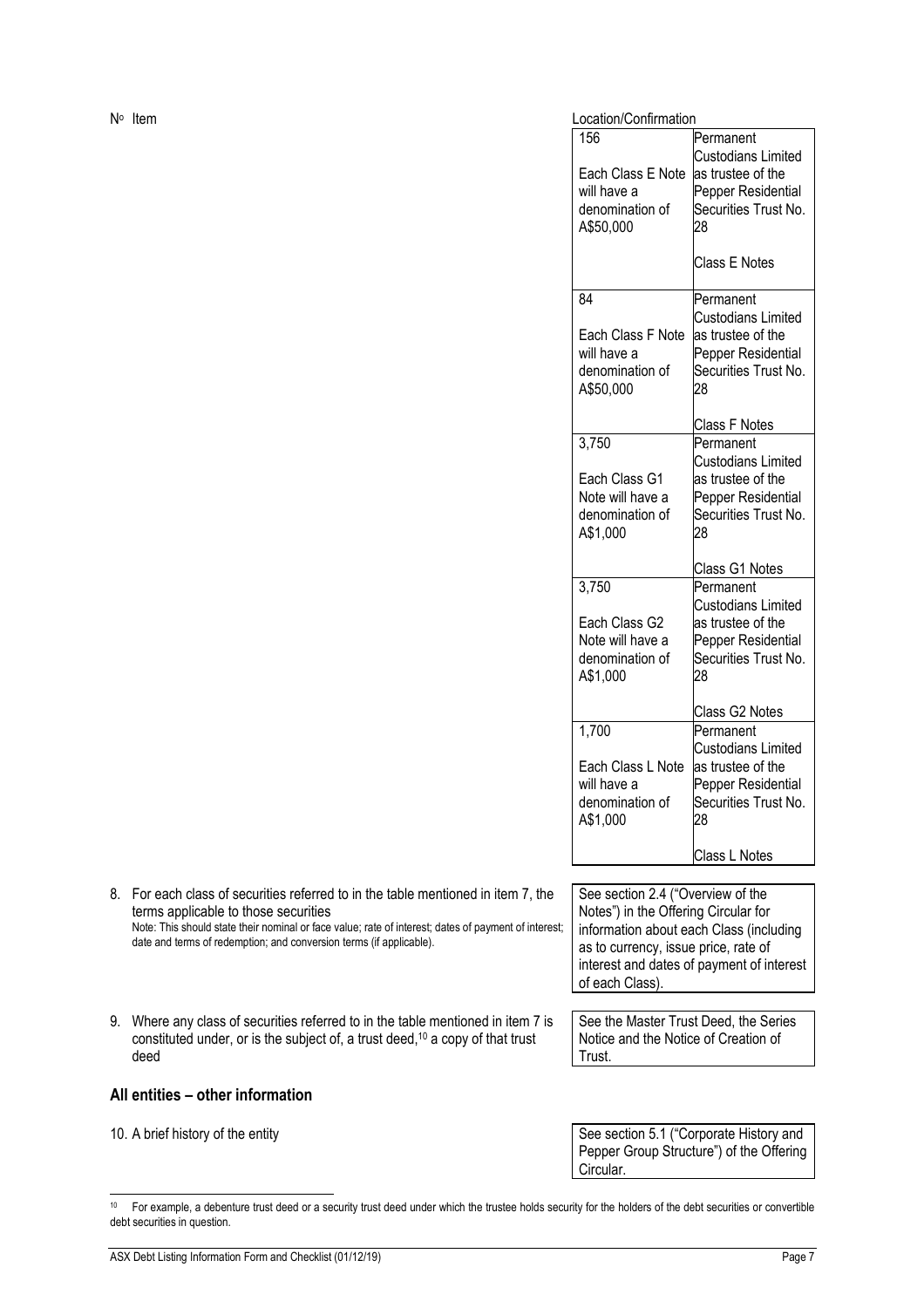j

#### No Item Location/Confirmation

- 11. Details of the entity's existing activities and level of operations
- 12. Confirmation that all information that a reasonable person would expect to have a material effect on the price or value of the debt securities to be quoted is included in or provided with this Information Form and Checklist

#### **Entities applying for admission on the basis of their NTA (Listing Rule 1.8 Condition 3(a))**

- 13. Evidence that the entity<sup>11</sup> will have net tangible assets at the time of admission of at least \$10 million
- 14. Copies of the entity's accounts, together with any audit report or review,12 for the last 2 full financial years

#### **Entities applying for admission on the basis of a guarantor (Listing Rule 1.8 Condition 3(b))**

- 15. Evidence that the guarantor is a company that at the time of admission will have net tangible assets of at least \$10 million
- 16. Copies of the guarantor's accounts, together with any audit report or review,13 for the last 2 full financial years
- 17. An original executed undertaking by the guarantor to provide to ASX for release to the market the documents required to enable the entity to comply with Listing Rule 4.7A.1

#### **Entities applying for admission on the basis of a credit rating (Listing Rule 1.8 Condition 3(c))**

| 18. Evidence that the debt securities for which the entity seeks quotation are<br>rated at least "investment grade" by one of:<br>(a) Moody's Investor Services Inc.;<br>(b) Standard & Poors, Inc.;<br>(c) Fitch, Inc.; or<br>(d) any other credit rating agency advised to the market by ASX from time to<br>time.<br>or any of their subsidiaries | See the Rating Letters from Moody's<br><b>Investors Service Pty</b><br>Limited and S&P Global<br>Ratings Australia Pty Ltd. |
|------------------------------------------------------------------------------------------------------------------------------------------------------------------------------------------------------------------------------------------------------------------------------------------------------------------------------------------------------|-----------------------------------------------------------------------------------------------------------------------------|
| 19. Evidence that none of the credit rating agencies referred to in item 18 has<br>issued a rating less than "investment grade" in relation to the debt securities<br>for which the entity seeks quotation                                                                                                                                           | See the Rating Letters from Moody's<br>Investors Service Pty Limited and S&P<br>Global Ratings Australia Pty Ltd.           |
|                                                                                                                                                                                                                                                                                                                                                      |                                                                                                                             |

#### **Entities applying for quotation of retail debt securities**

- 20. An electronic version and 2 hard copies of the prospectus for the offer of the retail securities, as lodged with ASIC (Listing Rule 1.8 Condition 4)14
- 21. Copies of all material contracts referred to in the prospectus (including any underwriting agreement) plus the page reference in the prospectus where they are summarised

| Please refer to section 5 ("Description of |
|--------------------------------------------|
| Pepper, the Servicer, the Originator and   |
| the Trust Manager") of the Offering        |
| Circular.                                  |

Yes

N/A

N/A

N/A N/A N/A

N/A

N/A

<sup>11</sup> If the entity is applying in its capacity as the trustee of a trust, the trust must have net tangible assets of at least \$10 million.

<sup>&</sup>lt;sup>12</sup> If the accounts have not been audited or reviewed, the entity must tell ASX.

 $13$  If the accounts have not been audited or reviewed, the quarantor must tell ASX.

<sup>&</sup>lt;sup>14</sup> The applicant should also provide 10 printed copies of the final prospectus to ASX as soon as they are available.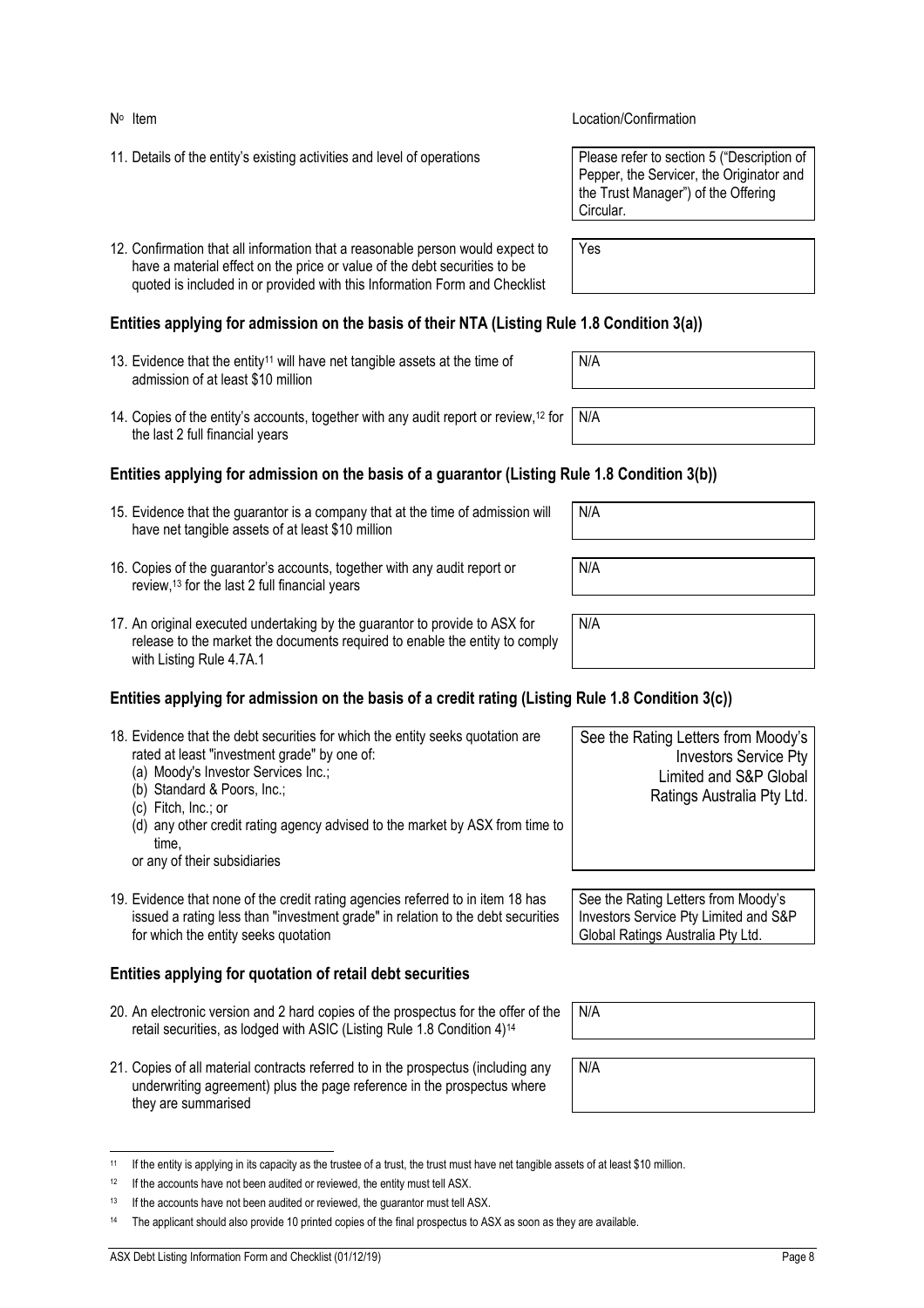#### **Entities applying for quotation of wholesale debt securities**

- 22. An electronic version of the offer document or information memorandum to be issued to investors
- 23. An electronic version of the documents setting out the terms of the securities (including, if there is a deed poll or trust deed for the securities, a copy of the deed poll or trust deed) (Listing Rule 2.1 Condition 5)
- 24. An electronic version of any other transaction documents referred to in the offer document or information memorandum

#### **Entities applying for quotation of asset-backed securities**

- 25. Evidence either that:
	- (a) there is a security trustee or other independent person representing the interests of the holders of the asset-backed securities (Listing Rule 1.8 Condition 12(a)); or
	- (b) if the issue of asset-backed securities is secured by equity securities, or options, warrants or other rights relating to equity securities, the equity securities:
		- (i) are quoted on a stock exchange or traded on another regulated market; and
		- (ii) do not constitute a majority interest or confer legal or management control of the companies that have issued them (Listing Rule 1.8 Condition 12(b))

#### **Entities that are trusts**

- 26. Evidence that the responsible entity of the trust is the issuer of the debt securities (Listing Rule 1.8 Condition 8(a))
- 27. Evidence that the trust is a special purpose trust constituted solely for the purpose of issuing the class or classes of debt securities to be quoted on ASX (Listing Rule 1.8 Condition 8(b))
- 28. If the securities to be quoted on ASX are retail securities, evidence that the entity is a registered managed investment scheme or has an exemption from ASIC from that requirement (Listing Rule 1.8 Condition 8(c))

#### **Entities incorporated or established outside of Australia**

- 29. A legal opinion from a reputable law firm in the applicant's home jurisdiction which is satisfactory to ASX and which confirms that the applicant is validly existing in that jurisdiction and that the business it carries on complies with its constitution, the laws of that jurisdiction and, if it is listed on an overseas stock exchange, the listing rules (or their equivalent) of that exchange (Listing Rule 1.8 Condition 6 and Guidance Note 29 section 3.10)
- 30. If the entity is a foreign company, evidence that the entity is registered as a foreign company carrying on business in Australia (Listing Rule 1.8 Condition 7)
- 31. If the entity is a foreign trust, evidence that the responsible entity of the trust is registered as a foreign company carrying on business in Australia (Listing Rule 1.8 Condition 8(d))

Attached

Attached

**Attached** 

See the Master Security Trust Deed and Notice of Creation of Security Trust.

See Master Trust Deed and Series Notice.

See Master Trust Deed and Series Notice.

N/A

| N/A |  |  |  |
|-----|--|--|--|
|     |  |  |  |
|     |  |  |  |
|     |  |  |  |

N/A

N/A

No Item Location/Confirmation